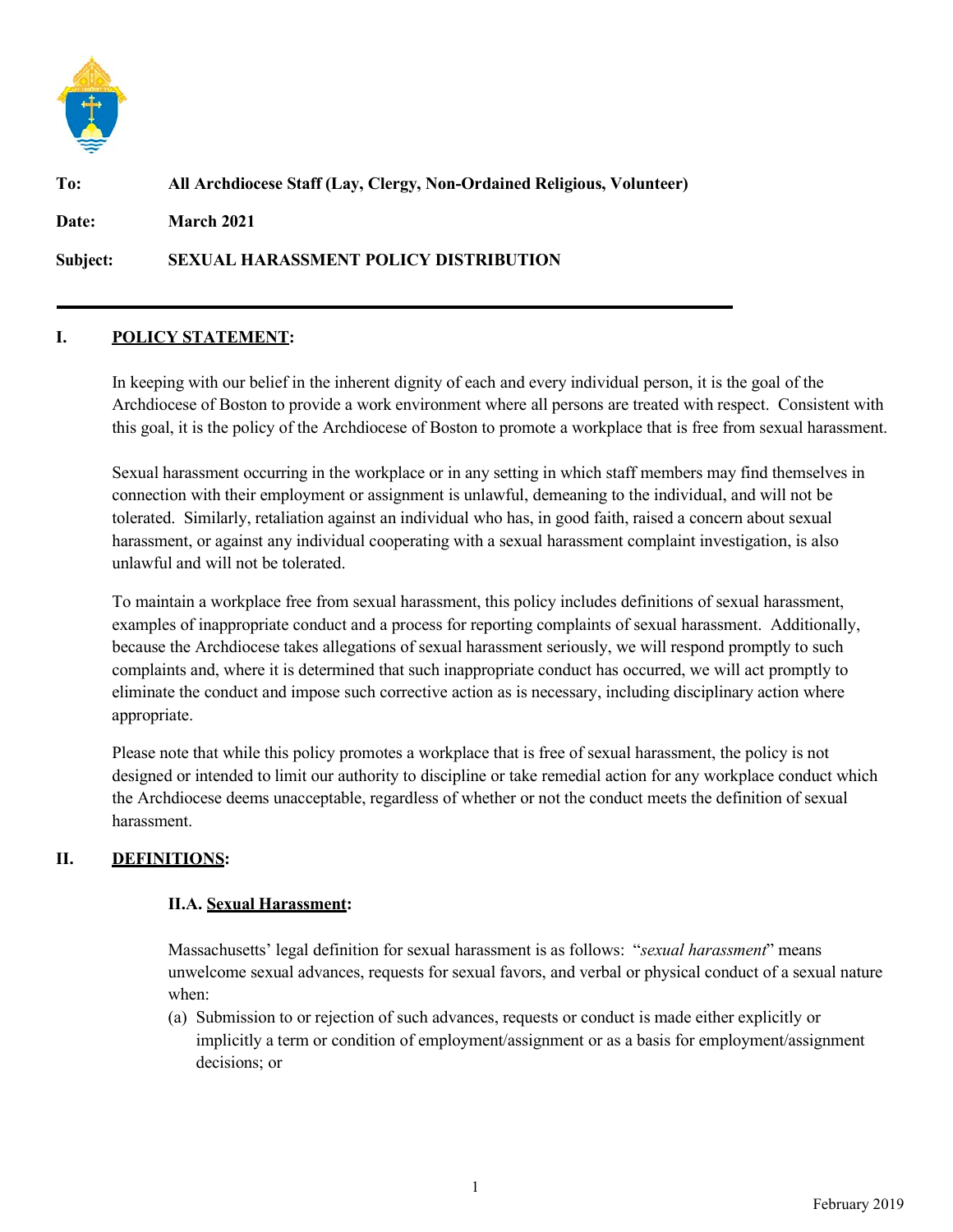(b) Such advances, requests or conduct have the purpose or effect of unreasonably interfering with an individual's work performance by creating an intimidating, hostile, humiliating or sexually offensive work environment.

Under these definitions, direct or implied requests by a superior for sexual favors in exchange for actual or promised position benefits such as favorable reviews, salary increases, promotions, increased benefits, or continued employment constitutes sexual harassment.

The legal definition of sexual harassment is broad and in addition to the above examples, other unwelcome sexually oriented conduct that has the effect (whether it is intended or not) of creating a work place that is sexually hostile, offensive, intimidating or humiliating to male or female staff members, may also constitute sexual harassment.

While it is not possible to list all those additional circumstances that may constitute sexual harassment, the following are some examples of conduct which, if unwelcome, may constitute sexual harassment depending on the totality of the circumstances including the severity of the conduct and its pervasiveness:

- Unwelcome sexual advances whether they involve physical touching or not;
- Sexual epithets, jokes, written or oral references to sexual conduct; gossip regarding one's sex life; sexually-oriented comments about an individual's body; comments about an individual's sexual activity, deficiencies, or prowess;
- The display of sexually suggestive objects, pictures, cartoons, etc.;
- Sexually explicit voice mail, e-mail, graphics, downloaded material or websites in the workplace;
- Unwelcome leering, whistling, brushing against the body, sexual gestures, suggestive or insulting comments;
- Inquiries into one's sexual experiences; and
- Discussion of one's sexual activities.

#### **II.B. Retaliation/Retaliatory Action:**

All staff members should take special note that retaliation against an individual who has, in good faith, complained about sexual harassment, and retaliation against individuals for cooperating or assisting with an investigation of a sexual harassment complaint is unlawful and will not be tolerated.

For the purpose of this policy, the terms "retaliation" and retaliatory action" can include, but are not limited to (a) the denying or withholding of any tangible job benefits, *e.g.,* promotions, increases in compensation, benefits, and requested transfers or (b) the assessment of an adverse employment decision against the staff member, *e.g.,* job demotion, unfavorable job evaluation, withholding of a favorable recommendation, undesired transfer or change in work schedule, or other unfavorable change in the terms and conditions of employment. Retaliation can be any action that produces an injury or harm that a reasonable employee would find materially adverse and/or which might dissuade a reasonable employee from making or supporting a complaint of harassment. In addition to actions that are materially disadvantageous, retaliation also includes threats, intimidation, coercion, or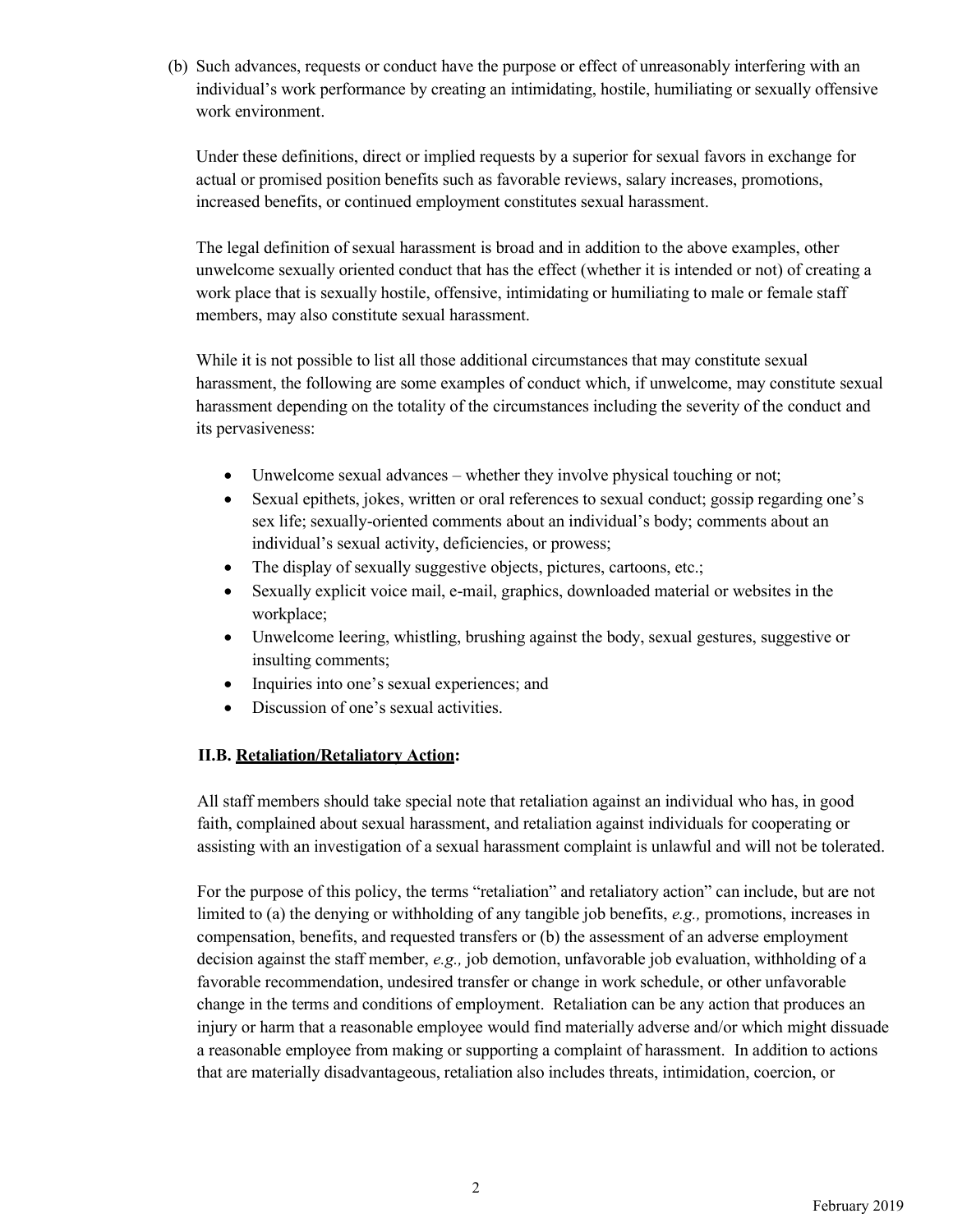other interference with employment directed toward a person because the person complained of harassment or assisted or encouraged another who complained of harassment.

# **III. PROCESS FOR COMPLAINTS OF SEXUAL HARASSMENT:**

If you feel you have been subjected to sexual harassment, you should report the matter, either orally or in writing, to your immediate supervisor, agency director, parish school principal, parish business manager or pastor. Central Administrative Offices supervisory personnel who receive a complaint should, in turn, promptly inform their agency director. Parish supervisory personnel (parochial vicars, school principals, DREs, business managers, directors of music, youth ministry coordinators, etc.) should promptly inform the pastor of any such complaints. Upon receipt of a complaint, it is the responsibility of the agency director or pastor to promptly notify Human Resources so that an appropriate investigation may be conducted.

If, for any reason, you feel that you cannot report the matter to your immediate supervisor, agency director, school principal, parish business manager or pastor, you should report the incident to Jim DiFrancesco, Director of Human Resources, Archdiocese of Boston, 66 Brooks Drive, Braintree, MA 02184, (617) 746-5829 or Joyce Contrucci, Human Resources Generalist, Archdiocese of Boston, 66 Brooks Drive, Braintree, MA 02184, (617) 779-3886. These individuals are available to discuss any concerns you may have and to provide information to you about our Policy on Sexual Harassment and our complaint process.

# **IV. SEXUAL HARASSMENT INVESTIGATION:**

Upon receipt of a complaint, we will promptly investigate the allegation in a fair and expeditious manner. The investigation will be conducted in such a way as to maintain confidentiality to the extent practicable under the circumstances. Our investigation will include:

- A private interview with the person filing the complaint
- Interview(s) with any/all witnesses
- An interview with the person alleged to have committed sexual harassment

Upon completion of the investigation, we will, to the extent appropriate inform the person filing the complaint and the person alleged to have committed the conduct of the results of that investigation.

If it is determined that inappropriate conduct has occurred, we will act promptly to eliminate the offending conduct, and where it is appropriate, we will also impose disciplinary action.

## **V. DISCIPLINARY ACTION**:

If it is determined that inappropriate conduct has been committed by a staff member, we will take such action as is appropriate under the circumstances. Such action may range from counseling to termination of employment and/or assignment, and may include such other forms of disciplinary action as we deem appropriate under the circumstances.

## **VI. STATE AND FEDERAL REMEDIES:**

In addition to the Archdiocesan Sexual Harassment Policy, if you believe you have been subjected to sexual harassment, you may also file a formal complaint with either or both government agencies listed below:

> The United States Equal Employment Opportunity Commission ("EEOC") www.eeoc.gov John F. Kennedy Federal Building 475 Government Center Boston, MA 02203 Phone: 1-800-669-4000 TTY: 1-800-669-6820